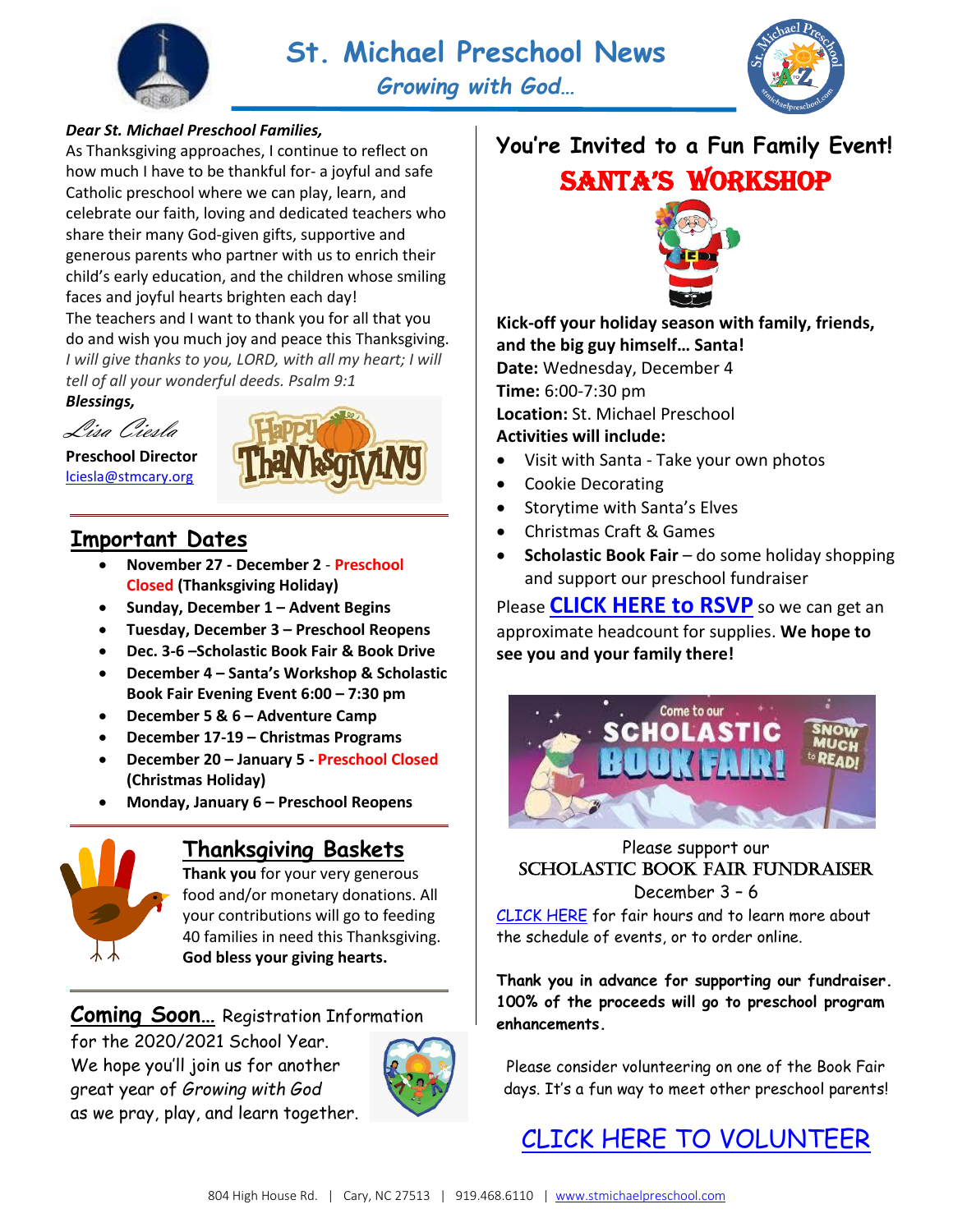

# **St. Michael Preschool News**

*Growing with God…*





giving KIDS an appetite for **READING** 

St. Michael Preschool will hold a **Book Drive during our Scholastic Book Fair week, December 3 - 6** to **support** the **St. Michael Church Read and Feed Ministry.** 

**Read and Feed** gives elementary school children in Grades K-5 an appetite for reading by strengthening literacy skills and providing encouragement in a fun and nurturing environment. They provide meals to eliminate hunger, mentors to help children read, and **books to build home libraries**.

Please help their efforts by participating in our **Book Drive to collect new or like-new books for the Read and Feed Program**:

- **The week of December 3rd**
- Kindergarten 5th-grade reading levels
- New or like-new books

### **IMPORTANT SAFETY REMINDERS Driving and Parking Lot Safety**

Please drive with caution, adhere to the posted speed limit and directional signs at all times while in our parking lot.

Please remember that you must park in a marked spot and walk your child into school. No curbside parking is permitted, even with a driver remaining in the car as this creates traffic and safety hazards.



Please never leave children in the car without adult supervision. We are happy to come and get your children or bring them to you at dismissal. When the need arises, please just call the preschool office.

## **Illness Policy**

To protect the health and well-being of all the children, please keep your child home if any of the following conditions exist:

- Frequent and productive coughing and sneezing.
- A runny nose requiring constant wiping or accompanied by green drainage.
- Fever, vomiting, or diarrhea. Children should be kept home for 24 hours **after** his/her temperature is normal and vomiting and/or loose bowel movements have ceased.



#### **Reverence + Service + Leadership**

## **OPEN HOUSE EVENTS**

Full Day PreK - Grade 8 Wednesday, Oct. 23, Nov. 13, Dec. 11 & Jan. 15;  $9:30 - 11am$ 



\*Join us for 8:15 a.m. Mass before the tour. No reservations required.

Middle School Only (Gr. 6 - 8) Open House Wednesday, Dec. 11; 6 - 7:30pm

St. Michael School providing Christ-centered Catholic education, with a focus on academic excellence, and development of the whole person, through our core values of reverence, service, and leadership. Website: www.stmcary.org Email: admissions@stmcary.org

# **JOLLY ELF TRAIL RUN 2019**



Get in the holiday spirit and register for the 14th annual Jolly Elf Trail Run (5K, 1.25 mile & Kids' Dash) to benefit St. Michael School on Saturday, Dec. 14 at

**WakeMed Soccer Park in Cary.** 

Register: www.jollyelfrun.com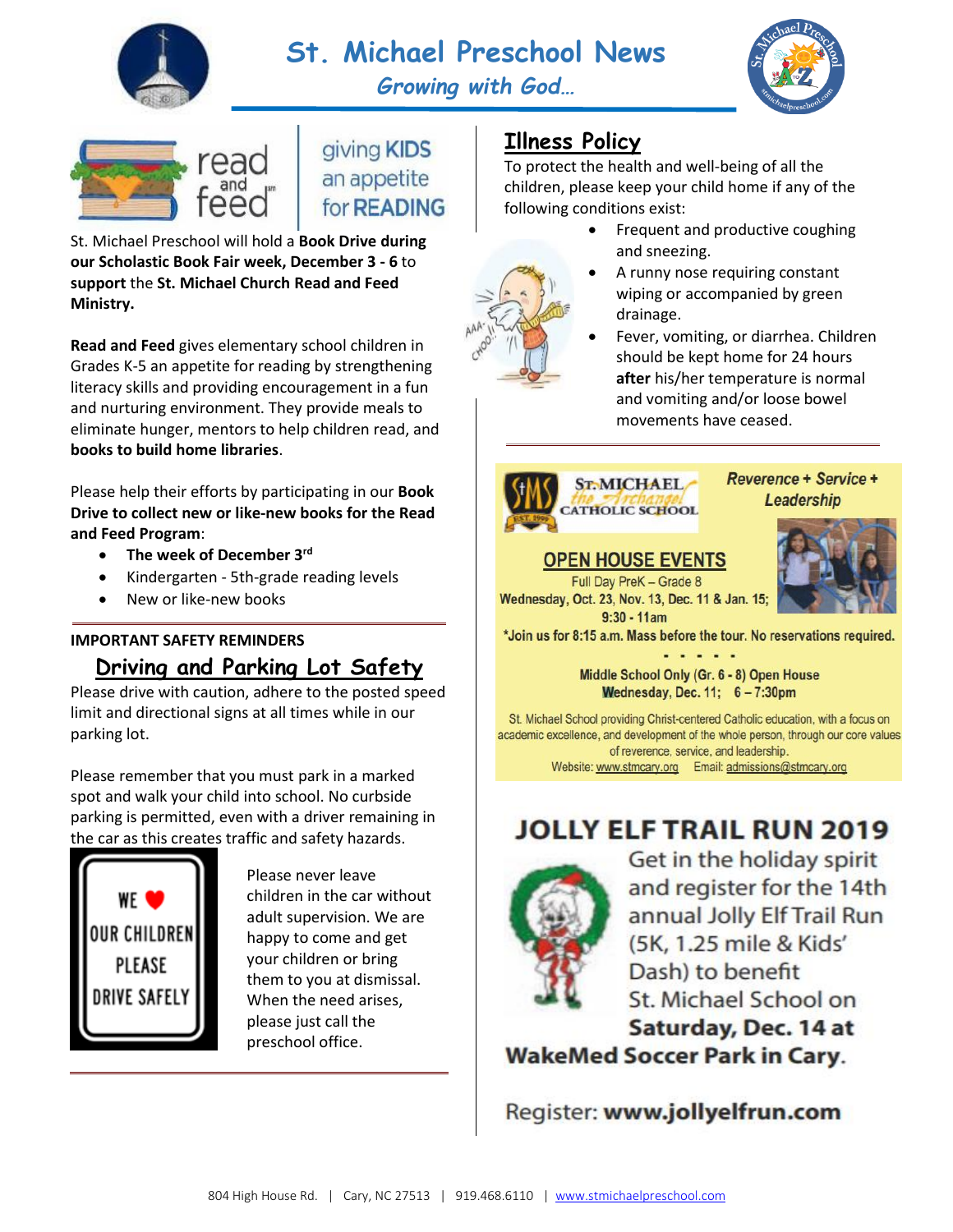

# **St. Michael Preschool News**

*Growing with God…*





### **Current Preschool Openings**

**Please tell your friends and neighbors…** St. Michael Preschool currently has **openings in our 4-year-old and transitional kindergarten programs.** We'd love to have them join our preschool family!

## **Early Arrival & Lunch Programs**

Need time to run errands, get to an appointment, or just have some extra time for yourself? We can help! We still have openings in our **early arrival** and **lunch programs**. Emai[l mlanuti@stmcary.org](mailto:mlanuti@stmcary.org) to register.



### **Adventure Camp**

 beginning to sell out. Please register soon if you know Our super fun afterschool Adventure Camps are you would like to participate. Camps are \$12.50 each. **[Click Here](https://stmichaelpreschool.com/extended-day-program-registration/)** to see which camps still have seats available and to register. \*You might have to click "forgot password" if you do not have or know your password for the registration system.

#### **Thurs., Dec. 5** & **Fri., Dec. 6** – **Disney Day**



**Please remember to send your child to school with a peanut-free/nut-free lunch.**



### **Christmas Programs**

Please join us for our annual Christmas Sing-along celebrations.

**Tuesday, Dec. 17 – Penguin & Piglet:** 11:30 am in the Church followed by refreshments in the Parish Center.

**Wednesday, Dec. 18 – Pooh & Kanga:** 11:30 am in the Church followed by refreshments in the Parish Center.

**Thursday, Dec. 19 - Clifford, Rabbit, Owl, Tigger:** 11:30 am in the Church followed by refreshments in the Parish Center.

### **A Prayer of Thanks for Our Children**

#### *Dear Lord,*

*Thank you for these very special young lives. They burst with hope and joy and fill our days with such delight. Guide them and keep them each day. May they know your loving hand upon their lives and come to know you as friend and Father. Inspire their hearts as they grow and mature. Protect their minds, watch over their hearts, and lead them to great adventures. Amen.*